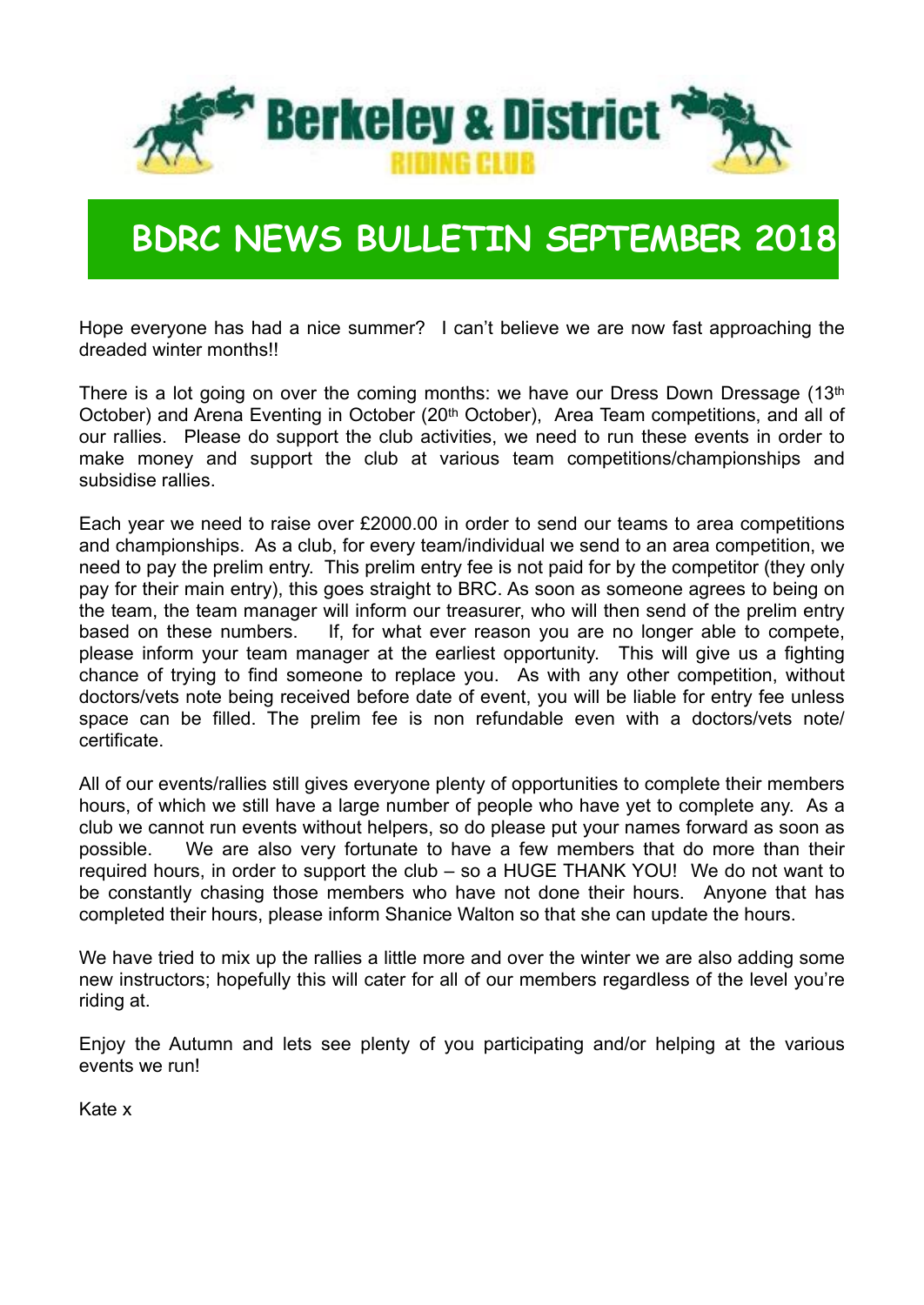#### **AREA HORSE TRIAL - WEST WILTS JULY2018**

What a fantastic day at the Area 9 Horse Trials! Our team of [Shanice](https://www.facebook.com/shanice.walton.98?fref=gs&dti=435471163189378&hc_location=group) Walton and Verdict, [Aimée](https://www.facebook.com/aimeelouiseconlon?fref=gs&dti=435471163189378&hc_location=group) Conlon and Master Misprint and [Toni](https://www.facebook.com/toni.e.young.9?fref=gs&dti=435471163189378&hc_location=group) Young and Izzy did amazingly to win the qualifier. All three did very good dressage tests; two jumped clear Show Jumping; one had a pole and all three jumped clear Cross Country. Shanice won her section; Toni was seventh and Aimee tenth to give the team overall victory . Very proud team manager, huge congratulations girls, you were a credit to the club. Sarah George



A big thank you also from all the committee to those who came to help. It was a hot but very successful day!

#### BRC NAF 5\***NATIONAL HORSE TRIALS CHAMPIONSHIPS 2018**

After not expecting to even qualify for the National Championships I was completely delighted with the results from me and Izzy.

This was our first time staying away and competing. After an unsettled Friday night with Izzy wondering what all the excitement was about, our dressage score wasn't great on Saturday. However we went on to get a clear, speedy SJ round leaving us 98th individually and the team 18th by Saturday night leaving all to play for on Sunday for XC.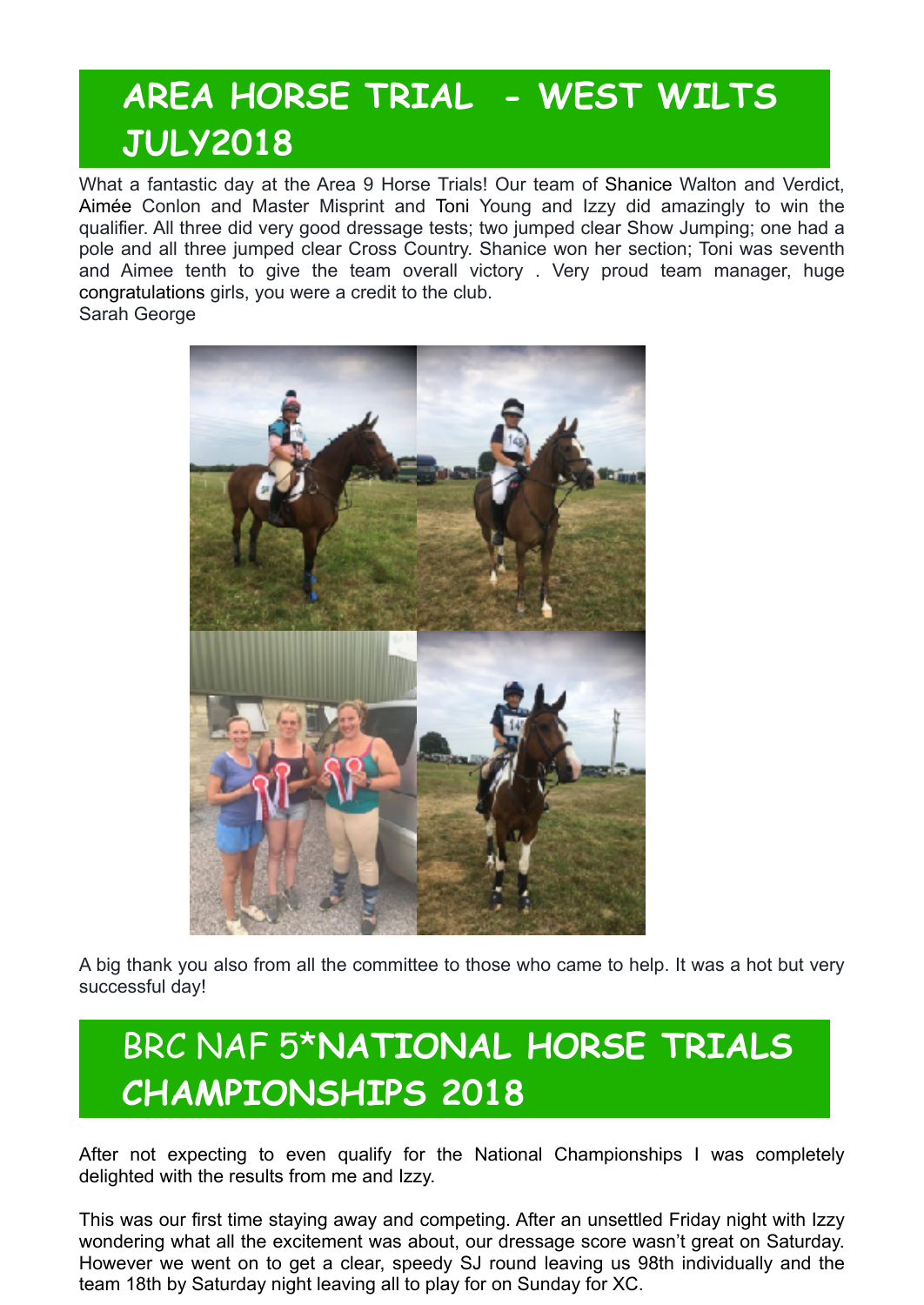Finally it was XC day and after watching Andrew and Shanice do 2 wonderful clear XC rounds, Izzy and I had a lot to live up to.

Walking round and round the start box with my heart in my mouth thinking this is probably the most full on course we have done together, the whistle went and off we went! Thankfully Izzy and I made it round with a beautiful clear and 12 seconds inside the time. What an amazing feeling this little mare gave me. This left us standing in 61st place individual and the team 14th.

Thank you to Andrew for taking me and Izzy; Sarah George for organising everything and everyone else for making it a weekend to remember including pumping up my air bed and me forgetting my tent! Toni Young

**Lettering** 

#### **Competition Summary**

Shanice Walton and Verdict finished 7th in their section; Andrew Winterton and Bally finished 8th in their section. Overall the team finished just outside the rosettes in 12th. All team members rode very well, especially XC and all horses finished safe and sound. All in all a great weekend. Well done everyone.

## **DRESSDOWN DRESSAGE - BURROWS COURT JULY 2018**

Well another Dressdown Dressage went down a storm! A great turn out with a fantastic atmosphere. These competitions continue to provide an opportunity for everyone to complete in a relaxed and supportive environment. Remember these are open to BDRC members and non members so please encourage your friends to come. Big thanks to Lucy Baggs for organising them. Hope to see a record number of entries at the next Dressdown Dressage on 13 October 2018 at Burrows Court.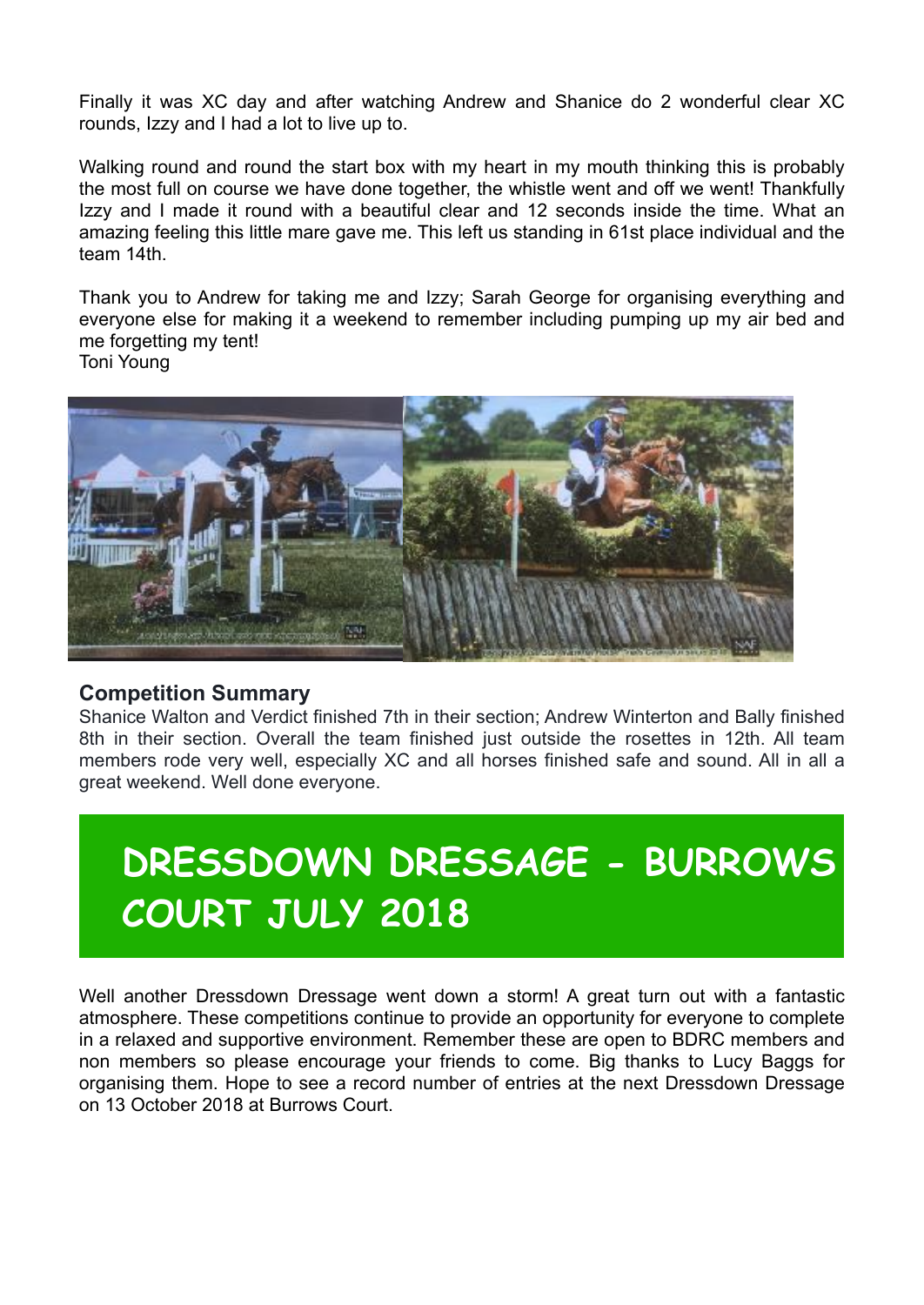## **INSTRUCTOR PROFILE - JANET MCDONALD**

I have been a member since B&DRC was created by Annette Ling and Waddicor Warr. I have been on various teams including going to Ireland, show jumping with Sue Excell, Jo Attwooll, & Ali Gould and competing at Blenheim. My achievements are across all disciplines. Here are a few of them:

- Member of the Quadrille team that won at Olympia
- Evented to 4\* bumbling around Badminton, Burghley and many other venues; mostly on my home bred and produced horses.
- I have also enjoyed show jumping, especially the HOYS foxhunter final
- In Dressage, I have ridden to advanced medium and also dressage to music.
- I have driven ponies since my childhood more recently achieving Reserve Champion Single Pony, and National Champion with the pair, twice. I have been Side Saddle Reserve Rider of The Year.

I continue to enjoy all the disciplines - training, competing and judging. I am a BHSI and enjoy teaching and training from the little people upwards, with varying disciplines and levels. I love training & teaching the animals too, namely the cats and chicken. The tortoises are a work in progress! I look forward to seeing you at any future rallies!

Janet McDonald

# **AREA DRESSAGE - RABSON JULY 2018**

Huge congratulations to our two competitors who braved Area Dressage on an incredibly hot day. They both rode excellent tests giving the following results:

- Andrea Cox Elementary Individual 2nd place
- Andrew Winterton Prelim Individual 8th place

Well done.

## **DAY CAMP - LEYLAND COURT JULY 2018**

So during the unusually hot weather in July, many of us were lucky enough to enjoy a fabulous day camp full of fun at Leyland court.

I was so excited when I got Jills email to say there would be a flat/poles group indoors (less distractions for my pony who dreams of xc). I sorted the childcare, reminded Mickey what poles looked like and got our matchy matchy ready.

When the day came around I must admit the nerves did kick in but once I caught up with the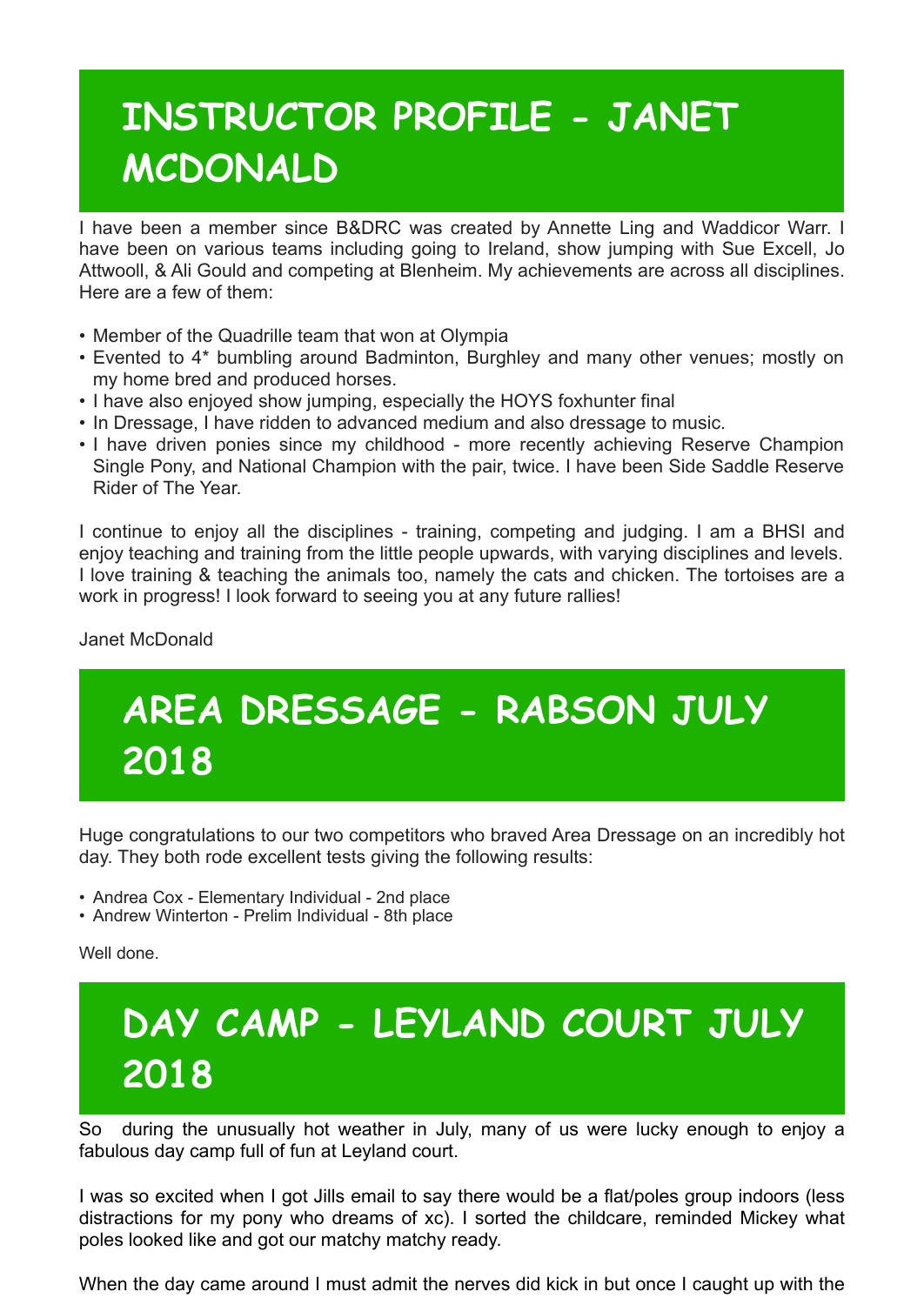lovely ladies in my group and the ever supportive and patient Jo Dyer, the nerves disappeared. Mickey really seemed to like the lovely new arena and surface. Jo really helped us all settle and get some fantastic improvements out of all the horses in our group.

After a much-needed break to cool down (yep it was a tiny bit cooler outside) it was back in for pole work which was a great work out for my brain with some great exercises I hadn't seen before. We even managed to all ride them together without collisions; great teamwork!

An all-round fantastic day! My highlight was the lovely photos Charlotte captured of us and my aim for next year is to find brave pants big enough to join the hack through the xc water next year.

Hazel Weyman



### **ANY OTHER NEWS**

- Please don't forget you are always welcome to send in your horsey news and photos for us to share with all the BDRC members via the E Bulletin. Just drop an email with attachments to Justine Jackman on [jjackman70@gmail.com](mailto:jjackman70@gmail.com).
- Keep attending rallies and putting your names forward for teams!
- Make every effort to complete your hours

Don't forget that you can purchase BDRC clothing and accessories from Linela. If you wish to order clothing you can do so by completing the clothing order form which can be found on the and emailing directly to Graham at Linela .

If you wish to discuss a potential order you can also contact Graham directly via telephone on 01454 615300.

Happy Shopping!